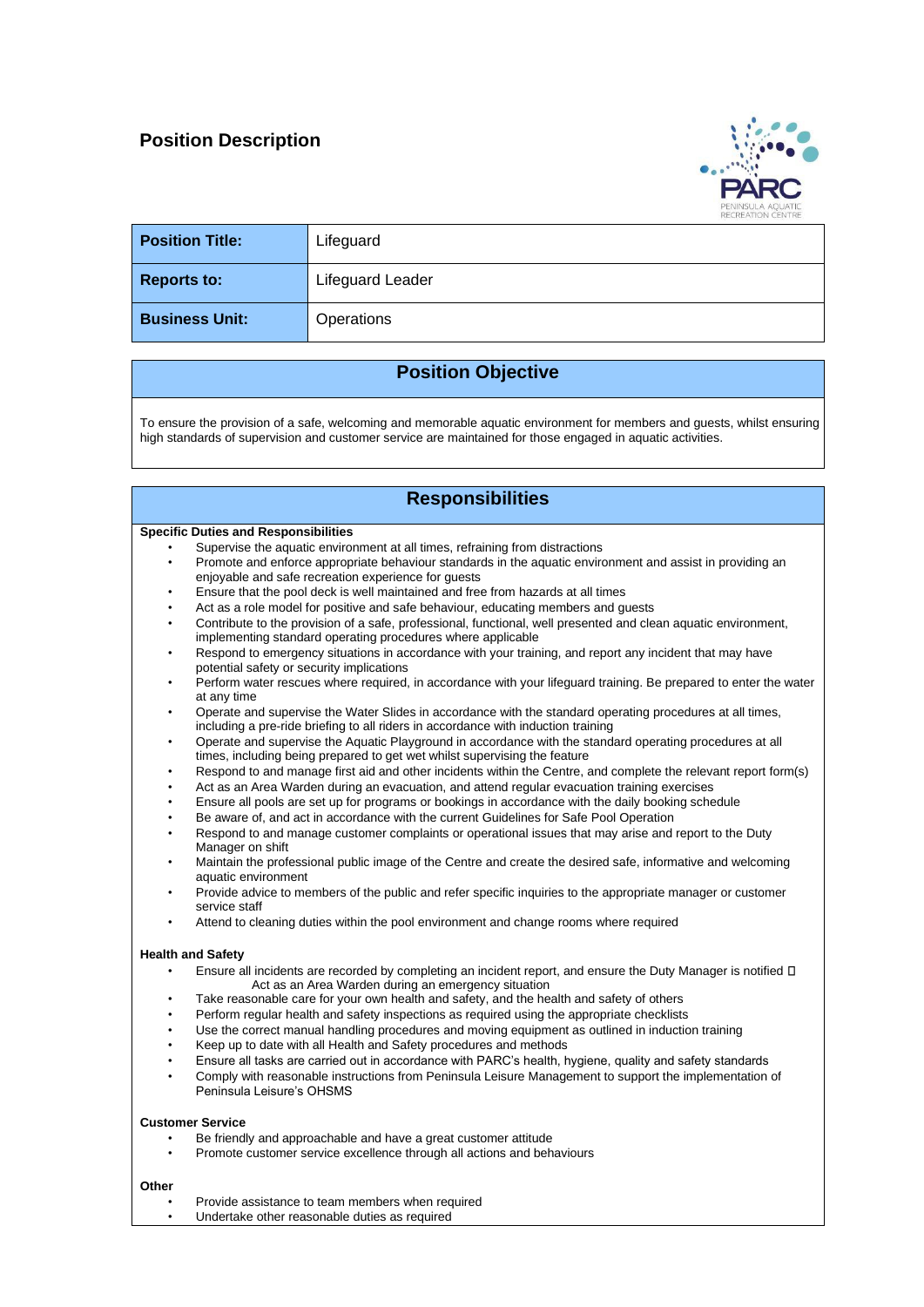| <b>Key Selection Criteria</b>               |                                                                                                                                                                                                                                                                                                                                                                                                                                                                                                                                                                         |  |  |  |  |
|---------------------------------------------|-------------------------------------------------------------------------------------------------------------------------------------------------------------------------------------------------------------------------------------------------------------------------------------------------------------------------------------------------------------------------------------------------------------------------------------------------------------------------------------------------------------------------------------------------------------------------|--|--|--|--|
| <b>Qualifications</b>                       | Current Pool Lifeguard Award<br>$\Box$<br>Current Level 2 First Aid qualification<br>$\Box$<br>Current Defibrillator qualification<br>$\Box$<br><b>Current Police Records Check</b><br>$\Box$<br>Current Working With Children's Check (employee)<br>$\Box$                                                                                                                                                                                                                                                                                                             |  |  |  |  |
| <b>Experience &amp;</b><br><b>Knowledge</b> | Experience in supervising aquatic activities and environments<br>$\Box$<br>Knowledge of Occupational Health and Safety practices<br>$\Box$<br>Knowledge of Emergency procedures<br>$\Box$                                                                                                                                                                                                                                                                                                                                                                               |  |  |  |  |
| <b>Skills</b>                               | Planning and organising<br>$\Box$<br>Written and Verbal communication<br>$\Box$<br>Exercise judgement over the behaviour of patrons ensuring that they do not place<br>$\Box$<br>themselves or others at risk<br>Actively takes steps to ensure that the pool deck area is secure and safe for a wide range<br>$\Box$<br>of guests, minimising risk<br>Well-developed<br>interpersonal skills, which enable<br>effective<br>authoritative<br>and<br>$\Box$<br>communications between a range of adults, adolescents and children<br>Ability to work in a team<br>$\Box$ |  |  |  |  |
| <b>Attributes</b>                           | Leadership<br>$\Box$<br><b>Customer Service Orientation</b><br>$\Box$<br>Maturity<br>$\Box$<br>Decision Making<br>$\Box$<br>Resilience<br>$\Box$<br><b>Culture Fit</b><br>$\Box$                                                                                                                                                                                                                                                                                                                                                                                        |  |  |  |  |

| <b>Standards of Behaviour</b>                              |                                                                                                                                                                        |  |  |  |
|------------------------------------------------------------|------------------------------------------------------------------------------------------------------------------------------------------------------------------------|--|--|--|
|                                                            | PARC employees are expected to:                                                                                                                                        |  |  |  |
| <b>Equal Employment</b><br><b>Opportunity</b><br>"Respect" | Contribute to the efficient functioning of the team in order to meet PARC objectives                                                                                   |  |  |  |
|                                                            | Demonstrate professional workplace behaviours in accordance with the Code of Conduct                                                                                   |  |  |  |
| <b>Work Health &amp; Safety</b><br>"WH&S"                  | Participate in the planning, development and review of performance objectives associated with<br>the role                                                              |  |  |  |
| <b>Code of Conduct</b>                                     |                                                                                                                                                                        |  |  |  |
| <b>Policies &amp; Procedures</b>                           | Demonstrate appropriate behaviours which reflect a commitment to PARC's values and strategic<br>directions                                                             |  |  |  |
| Confidentiality                                            | Comply with PARC's Equal Employment Opportunity by treating all others with respect<br>consideration.<br>and                                                           |  |  |  |
|                                                            | Take reasonable care to ensure your own health & safety at work and that of any other person &<br>by co-operating with management in the keeping of a safe work place. |  |  |  |
|                                                            | Comply with PARC's Code of Conduct, Policies & Procedures and Confidentiality<br>requirements.                                                                         |  |  |  |